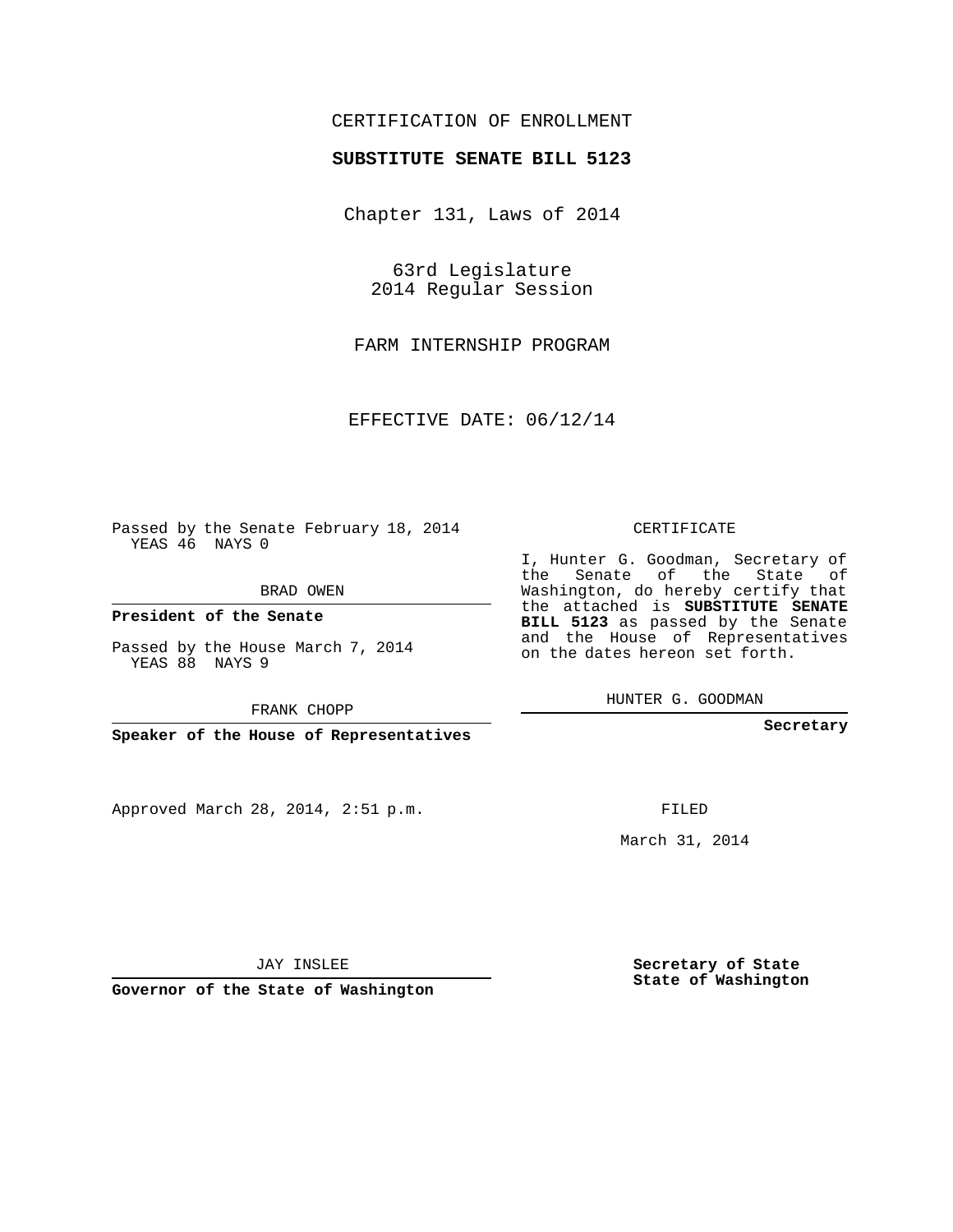# **SUBSTITUTE SENATE BILL 5123** \_\_\_\_\_\_\_\_\_\_\_\_\_\_\_\_\_\_\_\_\_\_\_\_\_\_\_\_\_\_\_\_\_\_\_\_\_\_\_\_\_\_\_\_\_

\_\_\_\_\_\_\_\_\_\_\_\_\_\_\_\_\_\_\_\_\_\_\_\_\_\_\_\_\_\_\_\_\_\_\_\_\_\_\_\_\_\_\_\_\_

Passed Legislature - 2014 Regular Session

# **State of Washington 63rd Legislature 2013 Regular Session**

**By** Senate Ways & Means (originally sponsored by Senators Ranker, Hatfield, Hobbs, Parlette, and Conway)

READ FIRST TIME 03/01/13.

 AN ACT Relating to a farm internship program; reenacting and amending RCW 49.46.010; adding a new section to chapter 49.12 RCW; adding a new section to chapter 51.16 RCW; adding a new section to chapter 50.04 RCW; and providing an expiration date.

BE IT ENACTED BY THE LEGISLATURE OF THE STATE OF WASHINGTON:

 NEW SECTION. **Sec. 1.** A new section is added to chapter 49.12 RCW to read as follows:

 (1) The director shall establish a farm internship pilot project until December 1, 2017, for the employment of farm interns on small farms under special certificates at wages, if any, as authorized by the department and subject to such limitations as to time, number, proportion, and length of service as provided in this section and as prescribed by the department. The pilot project consists of the following counties: San Juan, Skagit, King, Whatcom, Kitsap, Pierce, Jefferson, Spokane, Yakima, Chelan, Grant, Island, Snohomish, Kittitas, Lincoln, and Thurston.

 (2) A small farm may employ no more than three interns at one time under this section.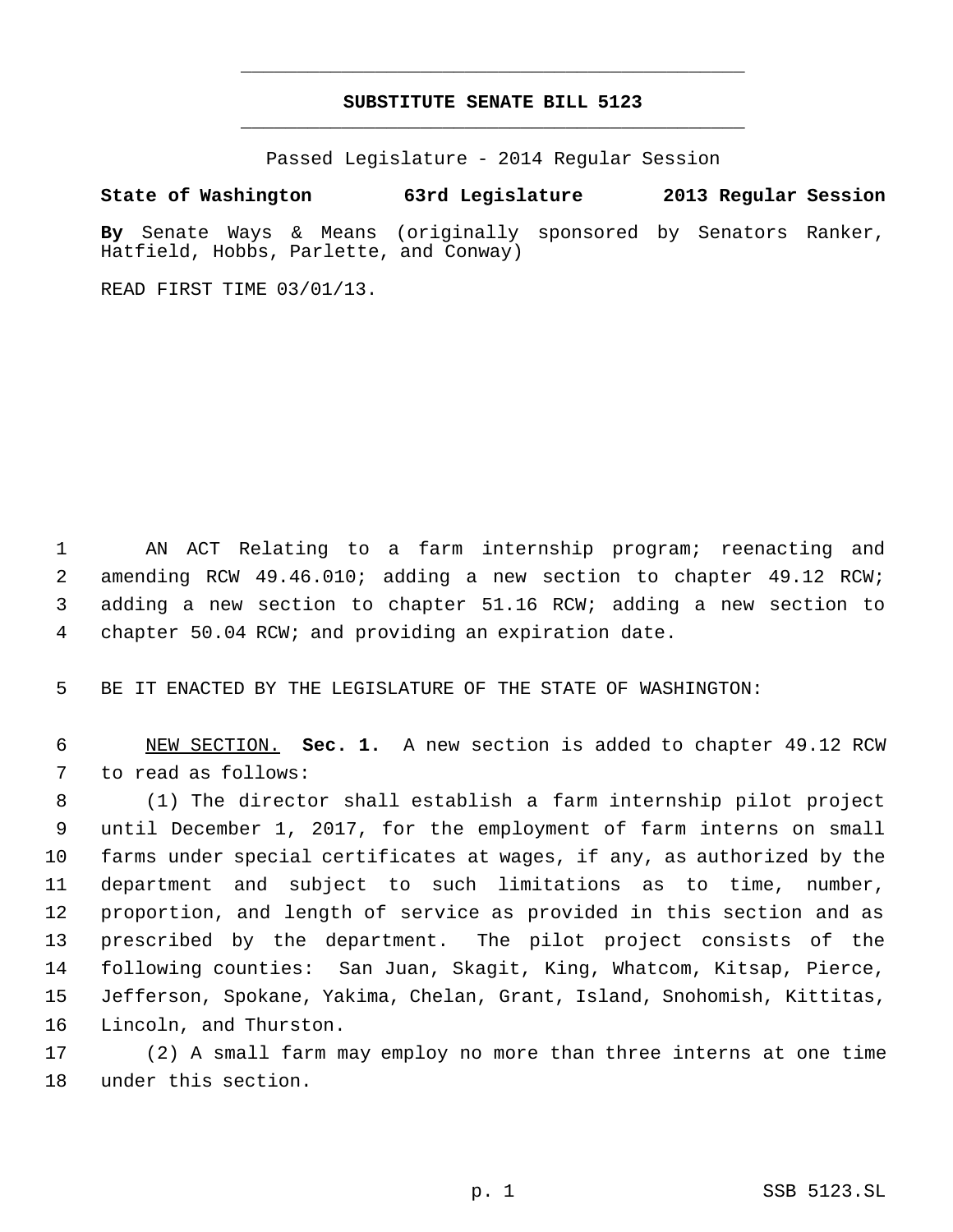(3) A small farm must apply for a special certificate on a form made available by the director. The application must set forth: The name of the farm and a description of the farm seeking the certificate; the type of work to be performed by a farm intern; a description of the internship program; the period of time for which the certificate is sought and the duration of an internship; the number of farm interns for which a special certificate is sought; the wages, if any, that will be paid to the farm intern; any room and board, stipends, and other remuneration the farm will provide to a farm intern; and the total number of workers employed by the farm.

 (4) Upon receipt of an application, the department shall review the application and issue a special certificate to the requesting farm within fifteen days if the department finds that:

(a) The farm qualifies as a small farm;

 (b) There have been no serious violations of chapter 49.46 RCW or Title 51 RCW that provide reasonable grounds to believe that the terms 17 of an internship agreement may not be complied with;

 (c) The issuance of a certificate will not create unfair competitive labor cost advantages nor have the effect of impairing or depressing wage or working standards established for experienced workers for work of a like or comparable character in the industry or occupation at which the intern is to be employed;

(d) A farm intern will not displace an experienced worker; and

 (e) The farm demonstrates that the interns will perform work for the farm under an internship program that: (i) Provides a curriculum of learning modules and supervised participation in farm work activities designed to teach farm interns about farming practices and farm enterprises; (ii) is based on the bona fide curriculum of an educational or vocational institution; and (iii) is reasonably designed to provide the intern with vocational knowledge and skills about farming practices and enterprises. In assessing an internship program, the department may consult with relevant college and university departments and extension programs and state and local government agencies involved in the regulation or development of agriculture.

 (5) A special certificate issued under this section must specify the terms and conditions under which it is issued, including: The name of the farm; the duration of the special certificate allowing the employment of farm interns and the duration of an internship; the total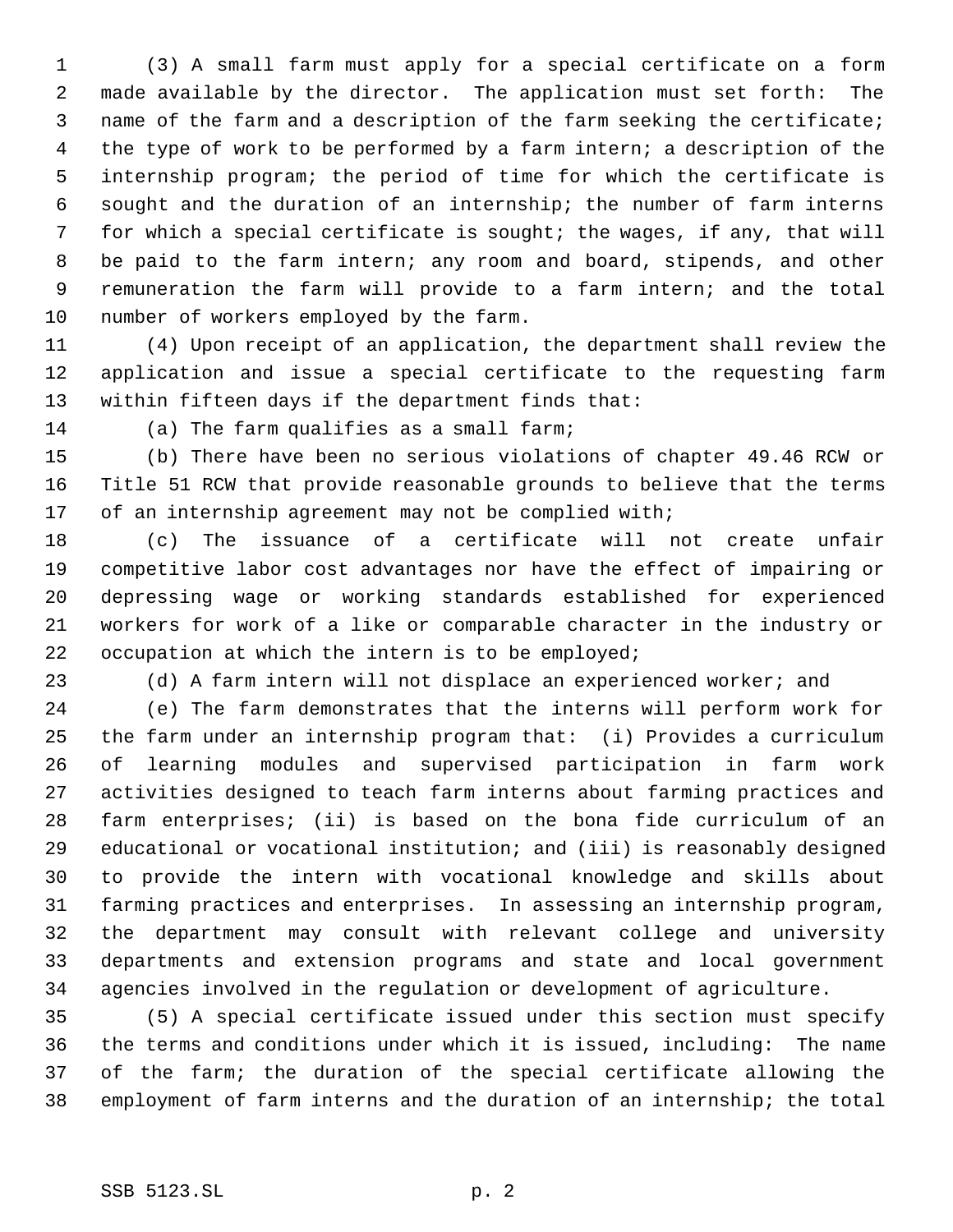number of interns authorized under the special certificate; the authorized wage rate, if any; and any room and board, stipends, and other remuneration the farm will provide to the farm intern. A farm worker may be paid at wages specified in the certificate only during the effective period of the certificate and for the duration of the internship.

 (6) If the department denies an application for a special certificate, notice of denial must be mailed to the farm. The farm listed on the application may, within fifteen days after notice of such action has been mailed, file with the director a petition for review of the denial, setting forth grounds for seeking such a review. If reasonable grounds exist, the director or the director's authorized representative may grant such a review and, to the extent deemed appropriate, afford all interested persons an opportunity to be heard on such review.

 (7) Before employing a farm intern, a farm must submit a statement on a form made available by the director stating that the farm understands: The requirements of the industrial welfare act, chapter 49.12 RCW, that apply to farm interns; that the farm must pay workers' compensation premiums in the assigned intern risk class and must pay workers' compensation premiums for nonintern work hours in the applicable risk class; and that if the farm does not comply with subsection (8) of this section, the director may revoke the special certificate.

 (8) The director may revoke a special certificate issued under this section if a farm fails to: Comply with the requirements of the 27 industrial welfare act, chapter 49.12 RCW, that apply to farm interns; pay workers' compensation premiums in the assigned intern risk class; or pay workers' compensation premiums in the applicable risk class for nonintern work hours.

 (9) Before the start of a farm internship, the farm and the intern must sign a written agreement and send a copy of the agreement to the department. The written agreement must, at a minimum:

 (a) Describe the internship program offered by the farm, including the skills and objectives the program is designed to teach and the manner in which those skills and objectives will be taught;

(b) Explicitly state that the intern is not entitled to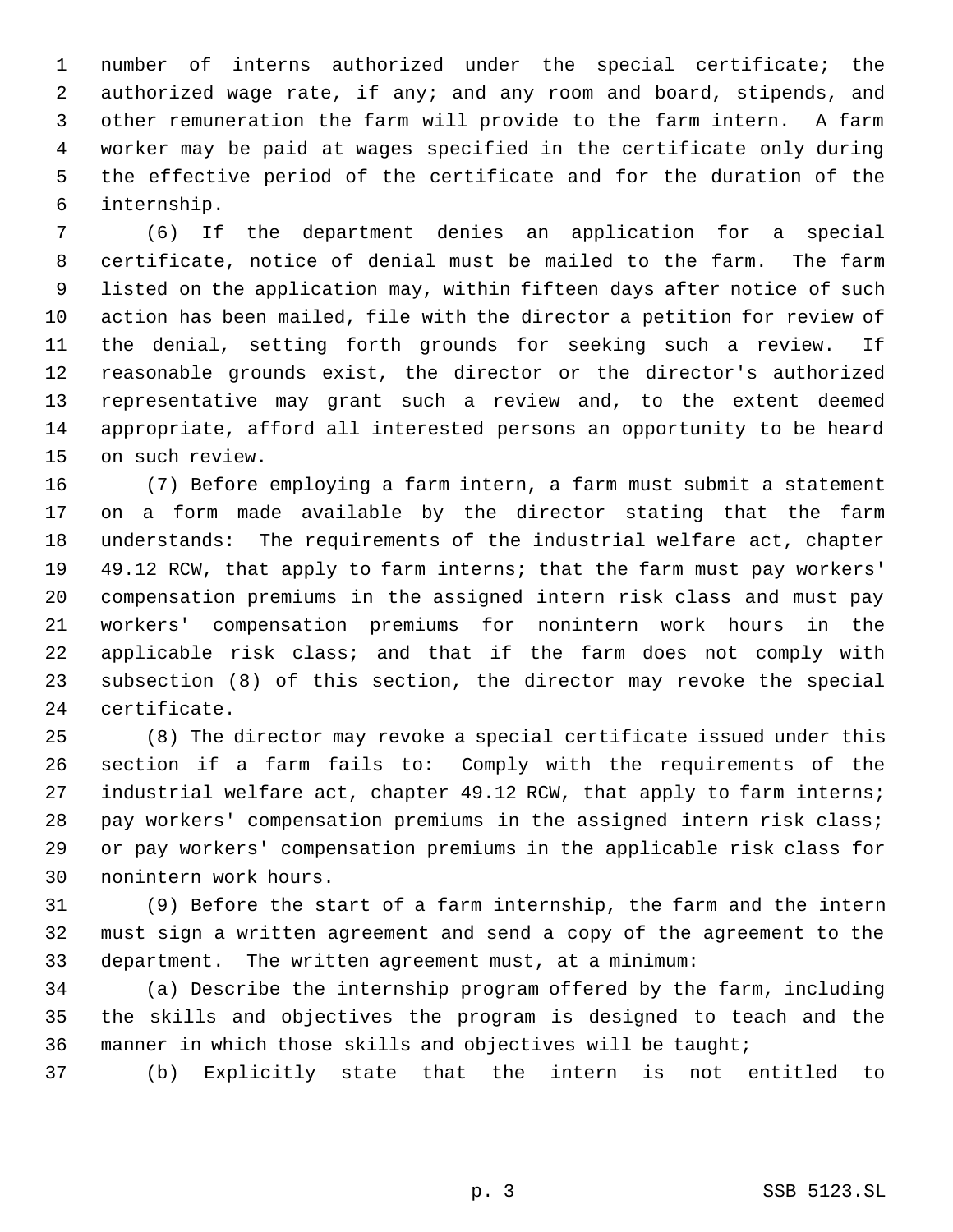unemployment benefits or minimum wages for work and activities conducted pursuant to the internship program for the duration of the internship;

 (c) Describe the responsibilities, expectations, and obligations of the intern and the farm, including the anticipated number of hours of farm activities to be performed by and the anticipated number of hours of curriculum instruction provided to the intern per week;

 (d) Describe the activities of the farm and the type of work to be performed by the farm intern; and

 (e) Describes any wages, room and board, stipends, and other remuneration the farm will provide to the farm intern.

 (10) The department must limit the administrative costs of implementing the internship pilot program by relying on farm organizations and other stakeholders to perform outreach and inform the farm community of the program and by limiting employee travel to the investigation of allegations of noncompliance with program requirements.

 (11) The definitions in this subsection apply throughout this section unless the context clearly requires otherwise.

 (a) "Farm intern" means an individual who provides services to a small farm under a written agreement and primarily as a means of learning about farming practices and farm enterprises.

 (b) "Farm internship program" means an internship program described under subsection (4)(e) of this section.

(c) "Small farm" means a farm:

 (i) Organized as a sole proprietorship, partnership, or corporation;

 (ii) That reports on the applicant's schedule F of form 1040 or other applicable form filed with the United States internal revenue service annual sales less than two hundred fifty thousand dollars; and

 (iii) Where all the owners or partners of the farm provide regular labor to and participate in the management of the farm, and own or lease the productive assets of the farm.

 (12) The department shall monitor and evaluate the farm internships authorized by this section and report to the appropriate committees of the legislature by December 31, 2017. The report must include, but not be limited to: The number of small farms that applied for and received special certificates; the number of interns employed as farm interns;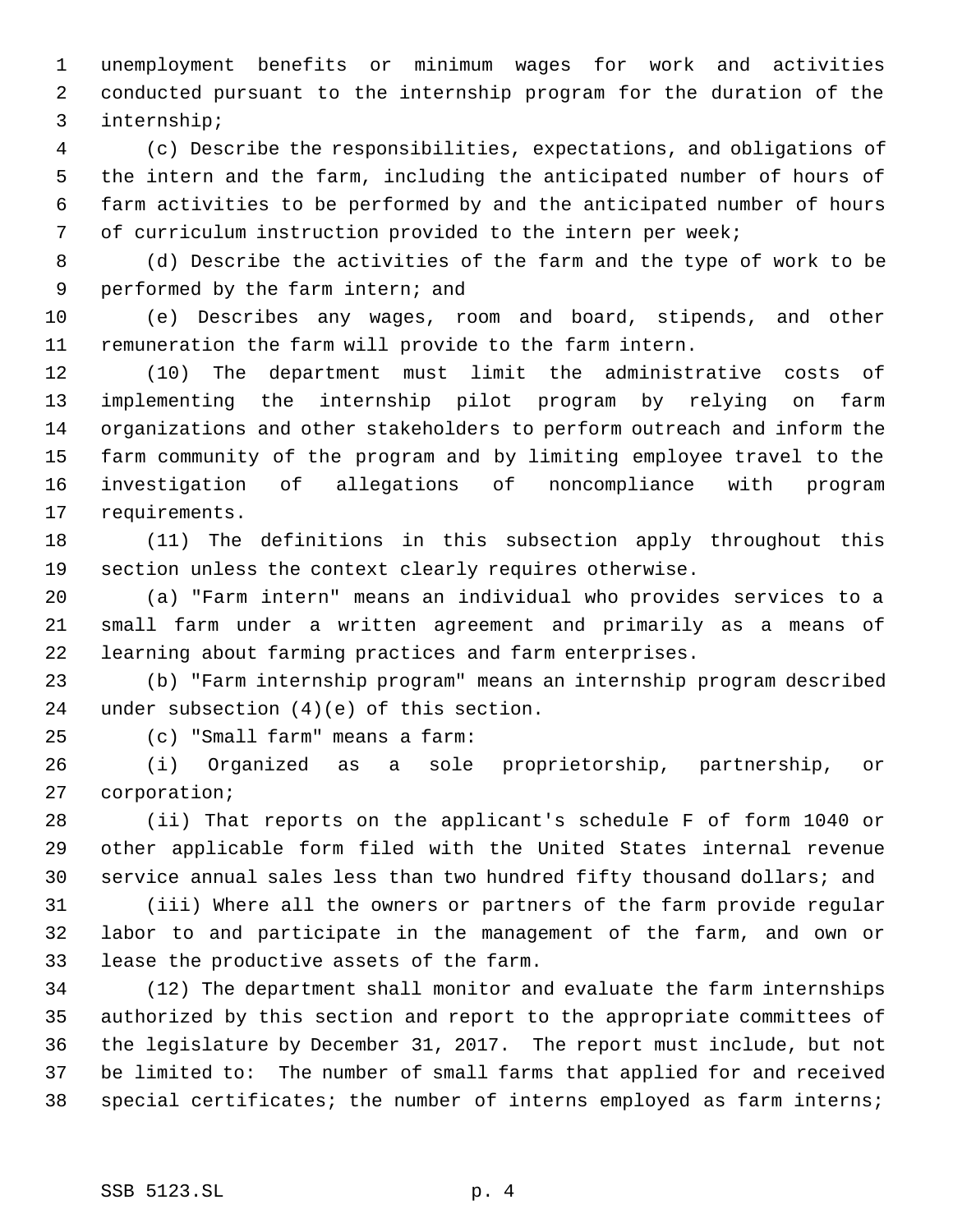the nature of the educational activities provided to the farm interns; the wages and other remuneration paid to farm interns; the number of and type of workers' compensation claims for farm interns; the employment of farm interns following farm internships; and other matters relevant to assessing farm internships authorized in this section.

 **Sec. 2.** RCW 49.46.010 and 2011 1st sp.s. c 43 s 462 are each reenacted and amended to read as follows:

As used in this chapter:

(1) "Director" means the director of labor and industries;

(2) "Employ" includes to permit to work;

 (3) "Employee" includes any individual employed by an employer but shall not include:

 (a) Any individual (i) employed as a hand harvest laborer and paid on a piece rate basis in an operation which has been, and is generally and customarily recognized as having been, paid on a piece rate basis in the region of employment; (ii) who commutes daily from his or her permanent residence to the farm on which he or she is employed; and (iii) who has been employed in agriculture less than thirteen weeks 20 during the preceding calendar year;

 (b) Any individual employed in casual labor in or about a private home, unless performed in the course of the employer's trade, business, or profession;

 (c) Any individual employed in a bona fide executive, administrative, or professional capacity or in the capacity of outside salesperson as those terms are defined and delimited by rules of the director. However, those terms shall be defined and delimited by the human resources director pursuant to chapter 41.06 RCW for employees employed under the director of personnel's jurisdiction;

 (d) Any individual engaged in the activities of an educational, charitable, religious, state or local governmental body or agency, or nonprofit organization where the employer-employee relationship does not in fact exist or where the services are rendered to such organizations gratuitously. If the individual receives reimbursement in lieu of compensation for normally incurred out-of-pocket expenses or receives a nominal amount of compensation per unit of voluntary service rendered, an employer-employee relationship is deemed not to exist for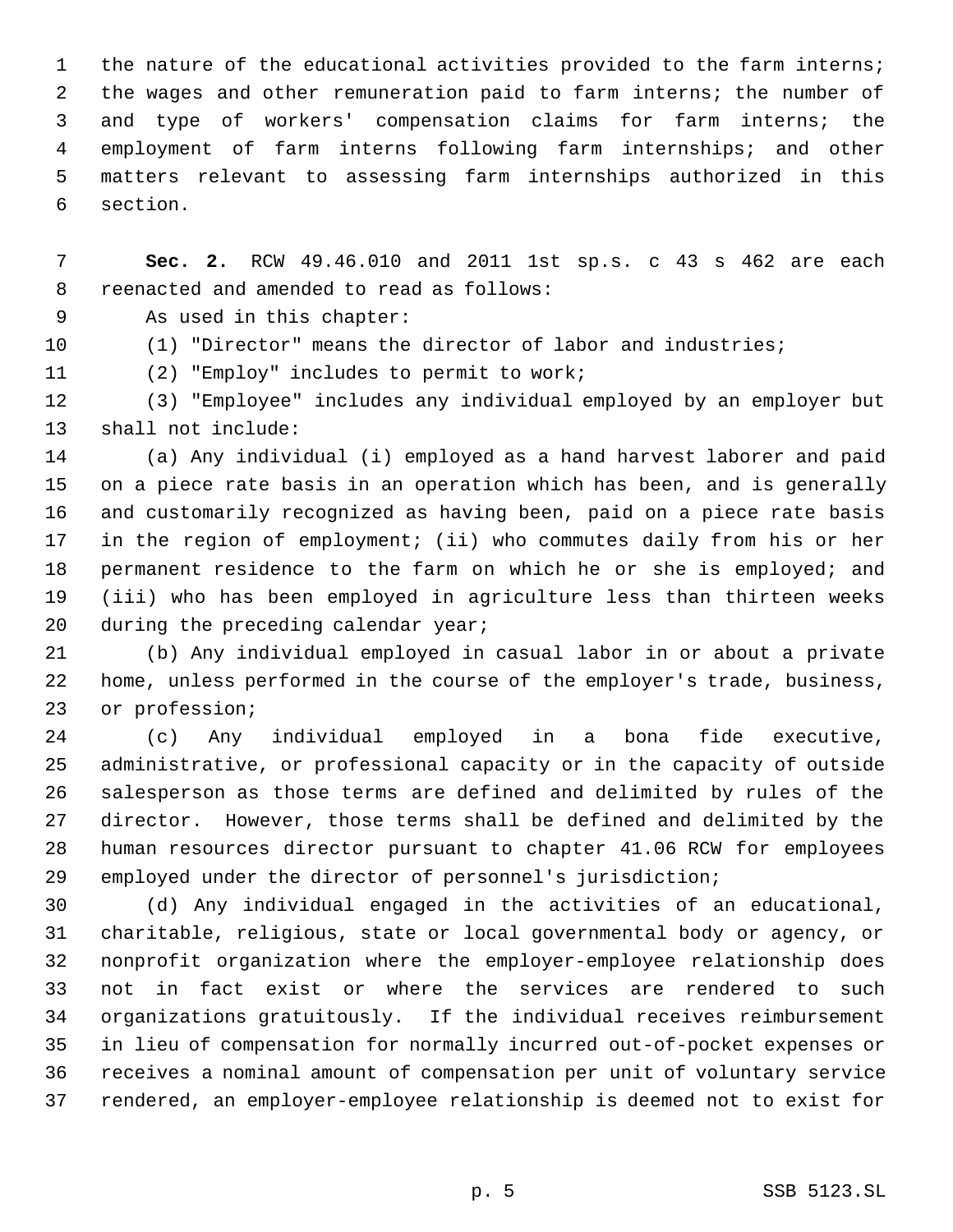the purpose of this section or for purposes of membership or qualification in any state, local government, or publicly supported retirement system other than that provided under chapter 41.24 RCW;

 (e) Any individual employed full time by any state or local governmental body or agency who provides voluntary services but only with regard to the provision of the voluntary services. The voluntary services and any compensation therefor shall not affect or add to qualification, entitlement, or benefit rights under any state, local government, or publicly supported retirement system other than that provided under chapter 41.24 RCW;

(f) Any newspaper vendor or carrier;

 (g) Any carrier subject to regulation by Part 1 of the Interstate Commerce Act;

 (h) Any individual engaged in forest protection and fire prevention activities;

 (i) Any individual employed by any charitable institution charged with child care responsibilities engaged primarily in the development of character or citizenship or promoting health or physical fitness or providing or sponsoring recreational opportunities or facilities for 20 young people or members of the armed forces of the United States;

 (j) Any individual whose duties require that he or she reside or sleep at the place of his or her employment or who otherwise spends a substantial portion of his or her work time subject to call, and not engaged in the performance of active duties;

 (k) Any resident, inmate, or patient of a state, county, or municipal correctional, detention, treatment or rehabilitative institution;

 (l) Any individual who holds a public elective or appointive office of the state, any county, city, town, municipal corporation or quasi municipal corporation, political subdivision, or any instrumentality thereof, or any employee of the state legislature;

 (m) All vessel operating crews of the Washington state ferries operated by the department of transportation;

 (n) Any individual employed as a seaman on a vessel other than an American vessel;

 (o) Any farm intern providing his or her services to a small farm 37 which has a special certificate issued under section 1 of this act;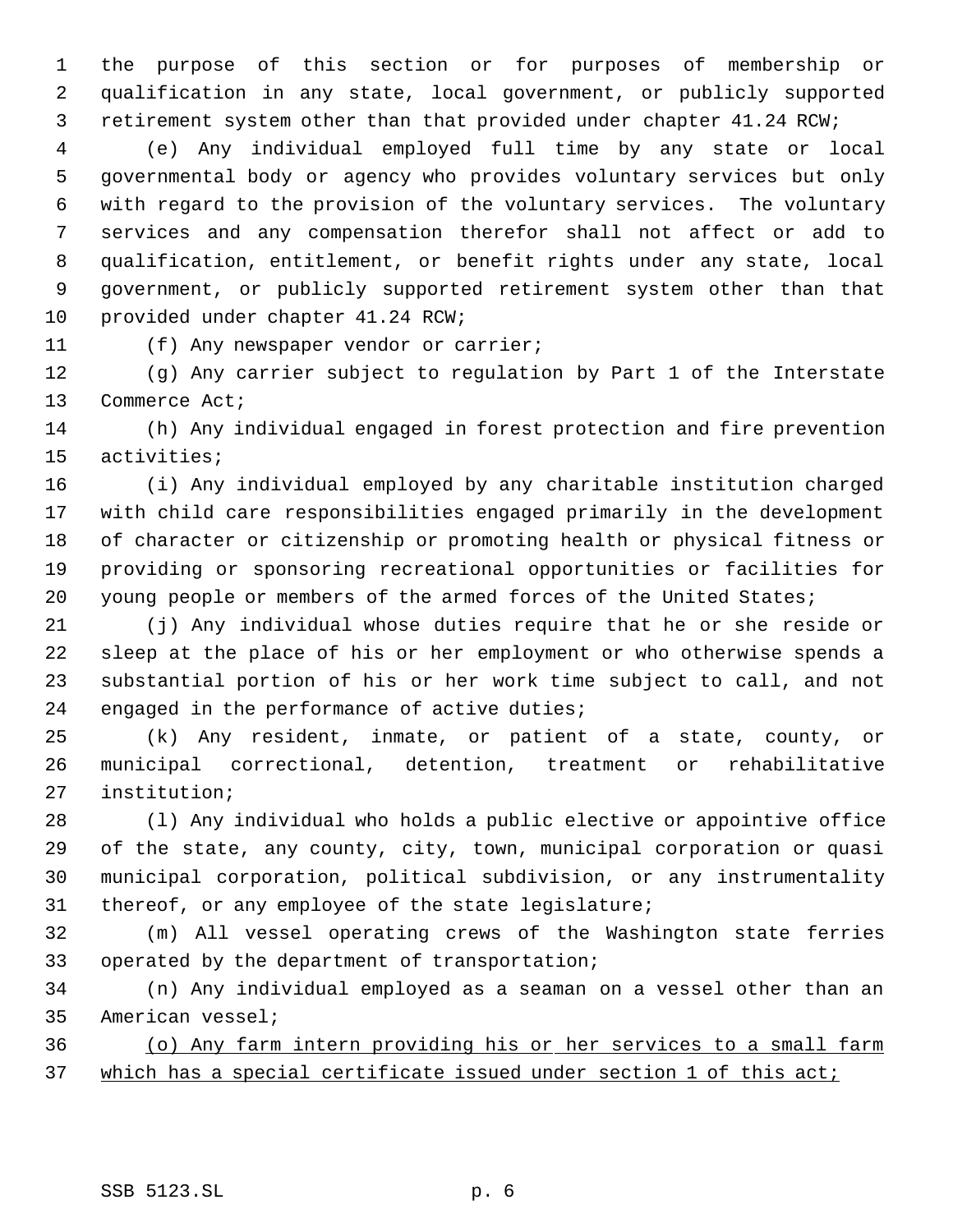(4) "Employer" includes any individual, partnership, association, corporation, business trust, or any person or group of persons acting directly or indirectly in the interest of an employer in relation to an employee;

 (5) "Occupation" means any occupation, service, trade, business, industry, or branch or group of industries or employment or class of employment in which employees are gainfully employed;

 (6) "Retail or service establishment" means an establishment seventy-five percent of whose annual dollar volume of sales of goods or services, or both, is not for resale and is recognized as retail sales 11 or services in the particular industry;

 (7) "Wage" means compensation due to an employee by reason of employment, payable in legal tender of the United States or checks on banks convertible into cash on demand at full face value, subject to such deductions, charges, or allowances as may be permitted by rules of the director.

 NEW SECTION. **Sec. 3.** A new section is added to chapter 51.16 RCW to read as follows:

 The department shall adopt rules to provide special workers' compensation risk class or classes for farm interns providing agricultural labor pursuant to a farm internship program under section 1 of this act. The rules must include any requirements for obtaining a special risk class that must be met by small farms.

 NEW SECTION. **Sec. 4.** A new section is added to chapter 50.04 RCW to read as follows:

 (1) Except for services subject to RCW 50.44.010, 50.44.020, 50.44.030, or 50.50.010, the term "employment" does not include service performed in agricultural labor by a farm intern providing his or her services under a farm internship program as established in section 1 of this act.

(2) For purposes of this section, "agricultural labor" means:

 (a) Services performed on a farm, in the employ of any person, in connection with the cultivation of the soil, or in connection with raising or harvesting any agricultural or horticultural commodity, including raising, shearing, feeding, caring for, training, and management of livestock, bees, poultry, and furbearing animals and